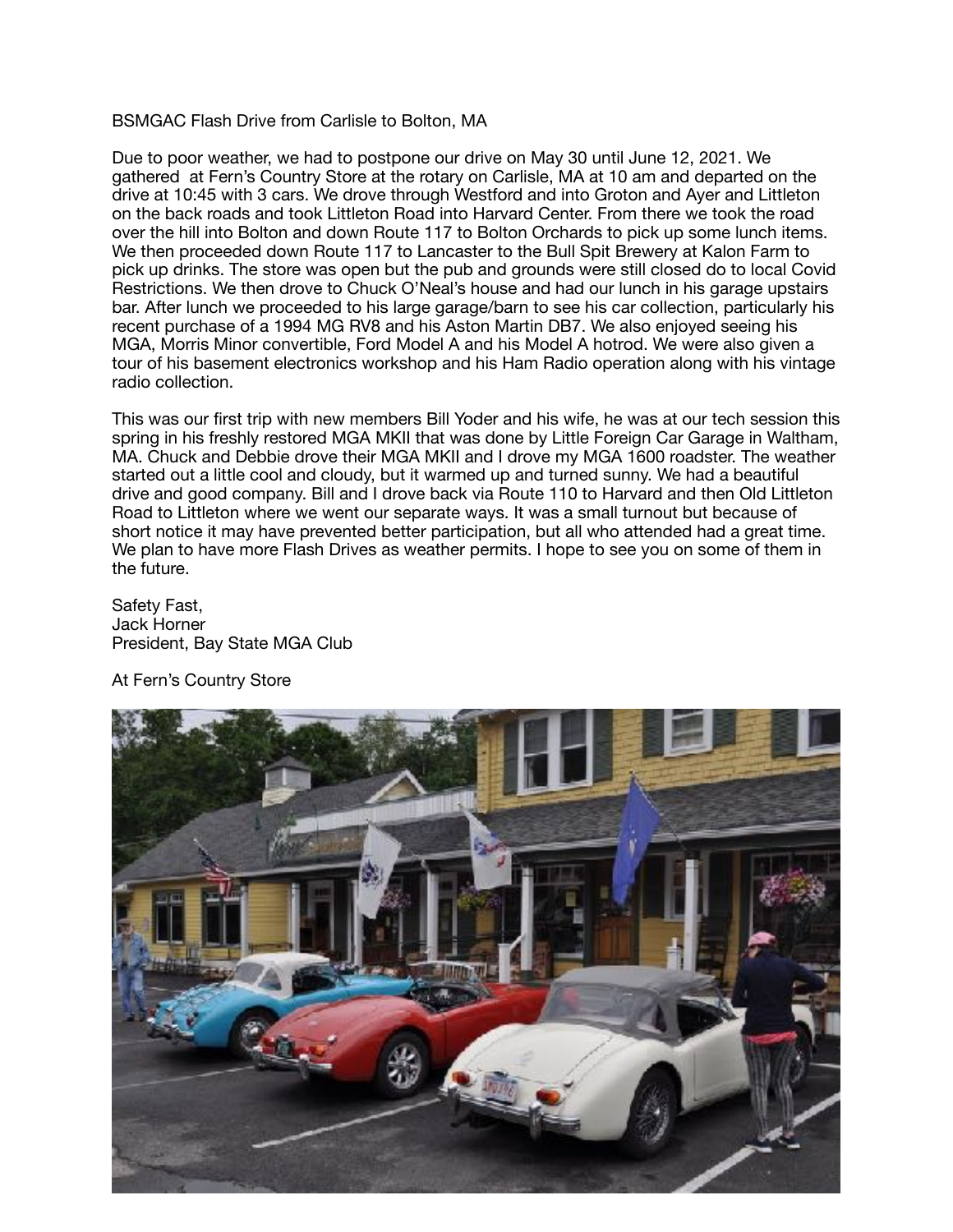## At Boltin Orchards



## At Bull Spit Brewery